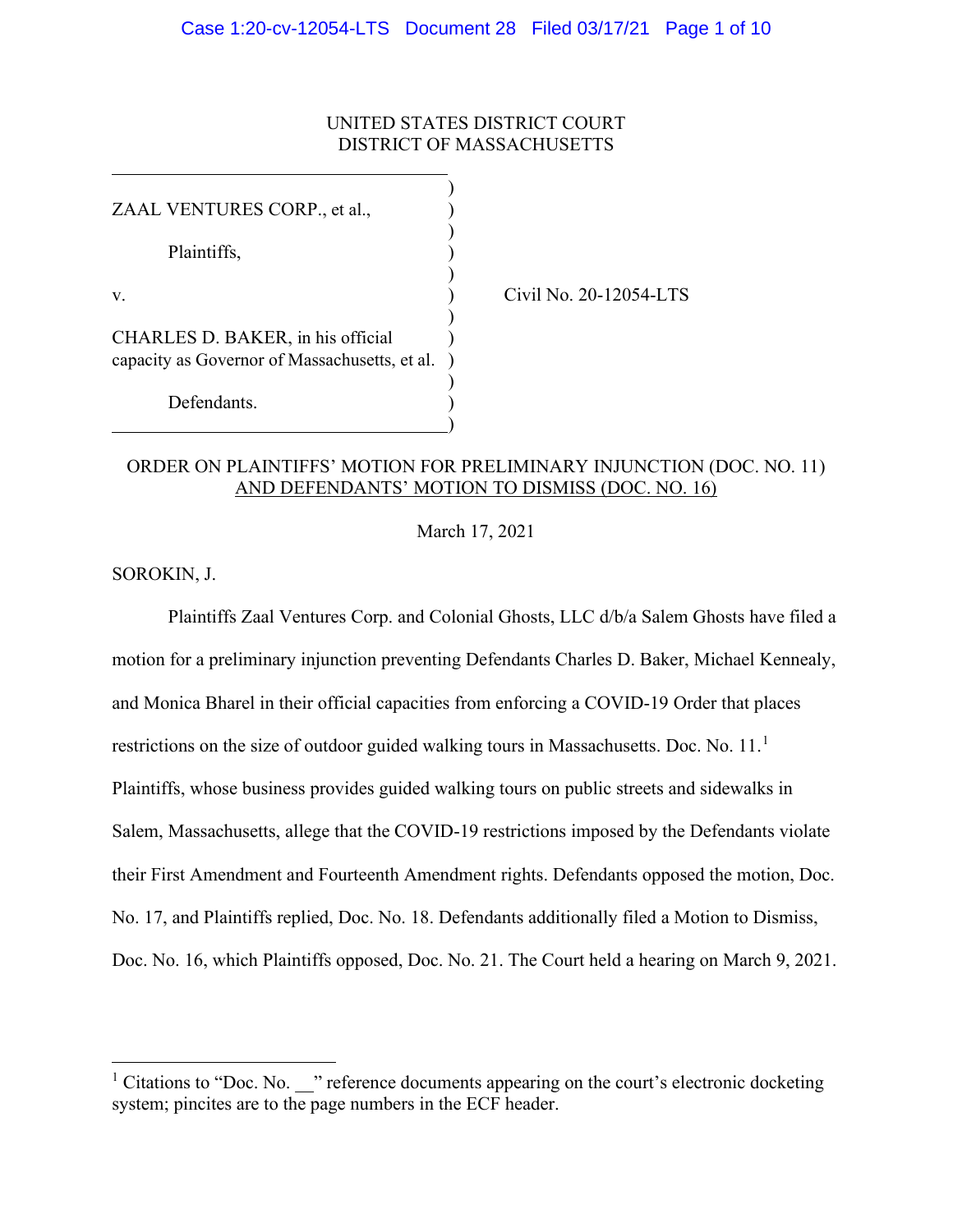#### Case 1:20-cv-12054-LTS Document 28 Filed 03/17/21 Page 2 of 10

For the reasons that follow, Plaintiffs' Motion for Preliminary Injunction is DENIED and Defendants' Motion to Dismiss is ALLOWED.

#### **I. FACTS**

The facts are drawn from Plaintiffs' Amended Complaint, Doc. No. 7. The Court also considers the COVID-19 Orders issued by Defendants, which are linked throughout both parties' briefs and appended to Defendants' papers at Doc. No. 16-1 and Doc. No. 23-1.<sup>2</sup>

Plaintiffs operate outdoor guided walking tours in Salem, Massachusetts. Doc. No. 7 ¶ 2. Prior to the COVID-19 pandemic, Plaintiffs were allowed to have 50 people participate in a single guided tour under local law. Id. 161. On March 10, 2020, Governor Charles D. Baker declared a state of emergency in the Commonwealth of Massachusetts due to the outbreak of the COVID-19 pandemic. Id. ¶ 17. In the months that followed, Governor Baker issued a variety of executive orders that addressed the pandemic, including limiting business operations and group gatherings. See id. ¶¶ 18–45. Initially, businesses that did not provide essential services were shuttered, including Plaintiffs' business. Id. 18. Sightseeing and organized tours (such as Plaintiffs' tours), which were designated "Phase III" businesses, were allowed to reopen beginning July 6, 2020. Id. ¶¶ 24–25, 28. These businesses were allowed to reopen subject to sector-specific rules. For guided tours, the sector-specific rule stated, under a heading titled

 $2 A$  Court generally "may not consider any documents that are outside of the complaint, or not expressly incorporated therein, unless the motion is converted into one for summary judgment." Alternative Energy Inc. v. St. Paul Fire & Marine Ins. Co., 267 F.3d 30, 33 (1st Cir. 2001). An exception exists, however, "for documents the authenticity of which [is] not disputed by the parties; for official public records; for documents central to plaintiff['s] claim; or for documents sufficiently referred to in the complaint." Watterson v. Page, 987 F.2d 1, 3 (1st Cir. 1993). Such documents "merge[] into the pleadings" and may be considered in a motion to dismiss pursuant to Rule 12(b)(6). Alternative Energy, 267 F.3d at 33. The COVID-19 Orders are official public documents; their authenticity is not disputed; and they are central to Plaintiffs' claims and are referred to throughout the complaint.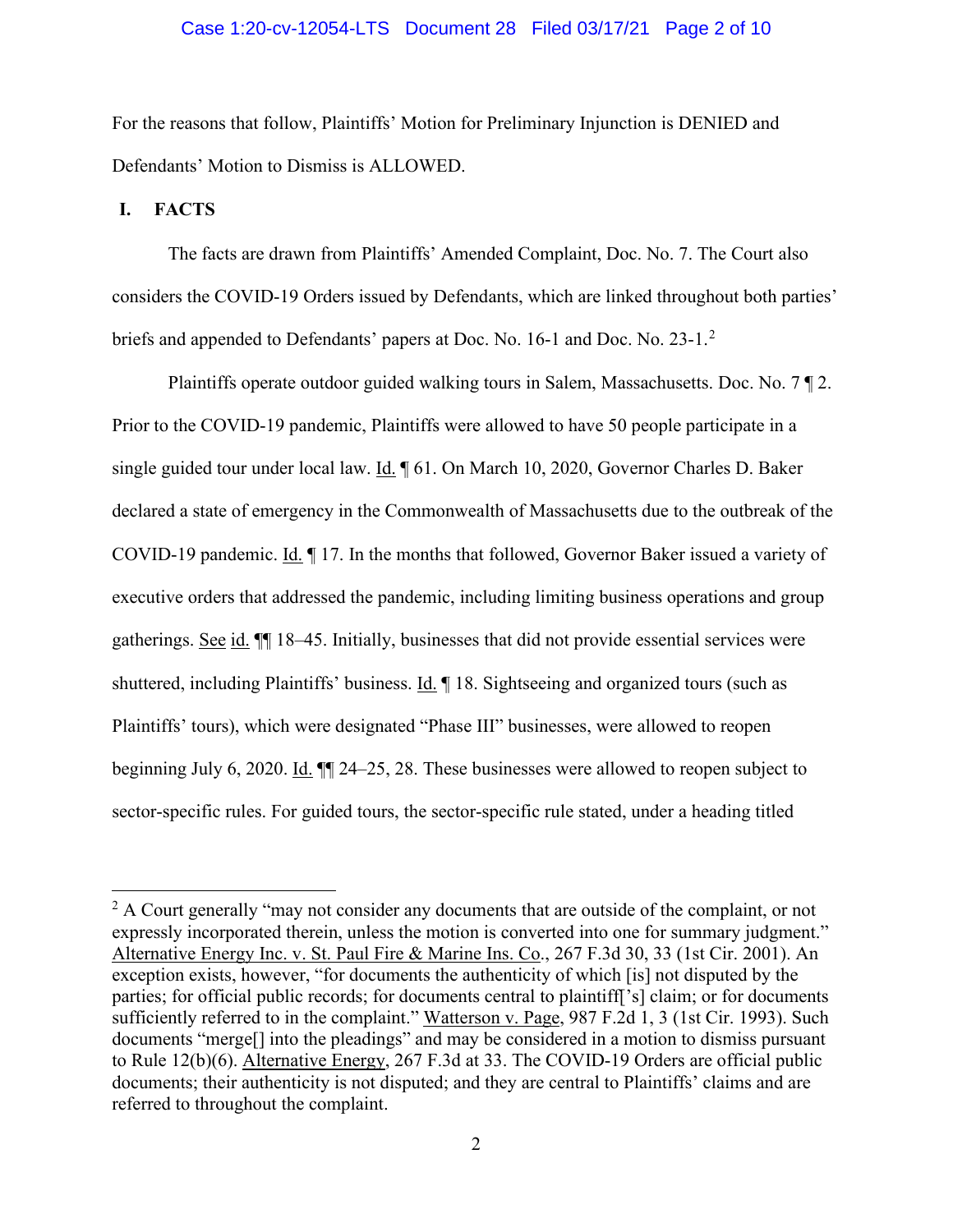#### Case 1:20-cv-12054-LTS Document 28 Filed 03/17/21 Page 3 of 10

"Group Size Limitations for Guided Tours": "Tour operators must limit group size in walking tours to no more than 10 persons (including guides)." Doc. No. 16-1 at 62. This guided walking tour size limit remained in place until November 5, 2020, at which point a reissued version of the sector-specific rules raised the walking tour cap to no more than 12 persons, including guides. Id. at 71. The COVID-19 Orders do not provide a definition of a "walking tour." Plaintiffs further allege that while the COVID-19 Orders have prohibited or limited the size of group gatherings in a variety of settings including "outdoor gatherings,"<sup>3</sup> the COVID-19 Orders expressly exempt "[o]utdoor gatherings for the purpose of political expression" from the "outdoor gathering" size restrictions. Doc. No. 7 ¶¶ 31–32, 44. Plaintiffs make no claim that they qualify under the political expression exemption or that their walking tours constitute "outdoor gatherings" within the meaning of the COVID-19 Orders.

Defendants submitted supplemental authority on February 23, 2021, noting that additional executive orders and sector-specific safety standards were issued after they filed their Motion to Dismiss and accompanying memorandum. Doc. No. 23. Guided walking tours remain capped at 12 people. Doc. No. 23-1 at 15. General gathering limits are capped at 10 people indoors and 25 people outdoors, while "[o]utdoor gatherings for the purpose of political expression" remain exempt from any size limitation. Id. at 9.

#### **II. MOTION TO DISMISS**

The Court turns first to resolve the Motion to Dismiss because advancing a viable claim is a necessary predicate to satisfying the likelihood of success element of the criteria for issuing preliminary injunctive relief.

<sup>&</sup>lt;sup>3</sup> The July 2, 2020 COVID-19 Order (Order No. 44) defined gatherings as follows: "Gatherings. . . include, without limitation, community, civic, public, leisure, sporting events, concerts, conferences, fundraisers, fairs, festivals, and other similar events or activities." Doc. No. 7 ¶ 30.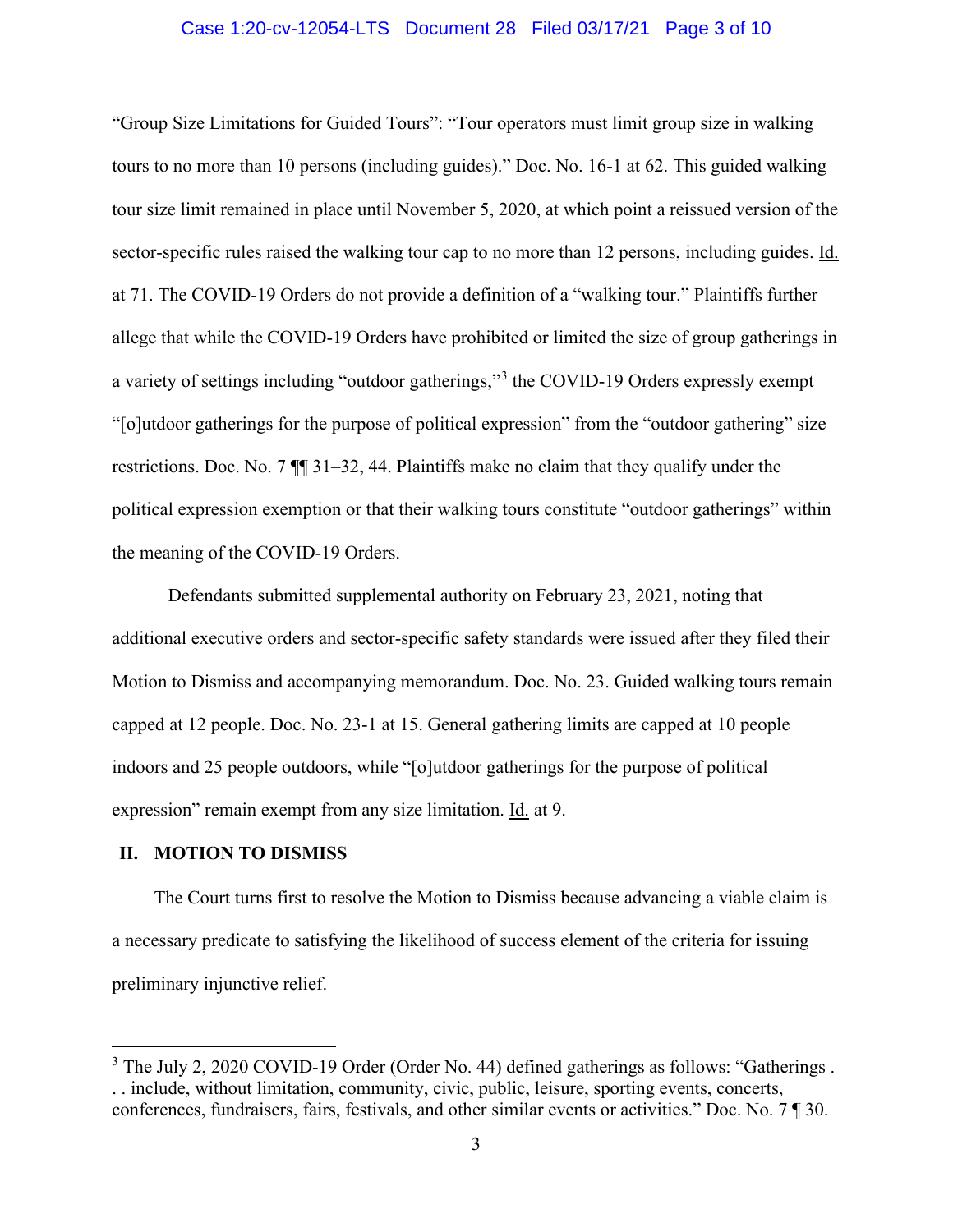#### **A. Legal Standard**

To survive a motion to dismiss under Rule  $12(b)(6)$ , "a complaint must contain sufficient factual matter, accepted as true, to 'state a claim to relief that is plausible on its face.'" Ashcroft v. Iqbal, 556 U.S. 662, 678 (2009) (quoting Bell Atl. Corp. v. Twombly, 550 U.S. 544, 570 (2007)). In evaluating a complaint, the court "must accept all well-pleaded facts alleged in the Complaint as true and draw all reasonable inferences in favor of the plaintiff." Watterson v. Page, 987 F.2d 1, 3 (1st Cir. 1993). A complaint must be dismissed for failure to state a claim when it lacks "factual allegations, either direct or inferential, respecting each material element necessary to sustain recovery under some actionable legal theory." Berner v. Delahanty, 129 F.3d 20, 25 (1st Cir. 1997).

#### **B. Discussion**

Plaintiffs have agreed to dismiss all claims against Defendants for compensatory damages, as Plaintiffs have brought suit against Defendants in their official capacity. Doc. No. 21 at 6; see Will v. Mich. Dep't of State Police, 491 U.S. 58, 70–71 (1989) (state officials sued for monetary damages in their official capacity are not "persons" amenable to suit). Thus, all that remains before this Court are Plaintiffs' claims for injunctive relief.

As a preliminary matter, in interpreting the COVID-19 Orders, the Court looks to the plain meaning of their language, as is customary under Massachusetts law. See Rockland Tr. Co. v. Langone, 75 N.E.3d 594, 597 (Mass. 2017). The Court interprets the sector-specific rules regarding guided walking tours to apply to all guided walking tours, regardless of the content that guides provide on the tour, as the language contains no exceptions or limitations. Moreover, at the Court's March 9, 2021 hearing, the Commonwealth explained that the regulation applies even to a walking tour that contains political content. The Attorney General has "has control over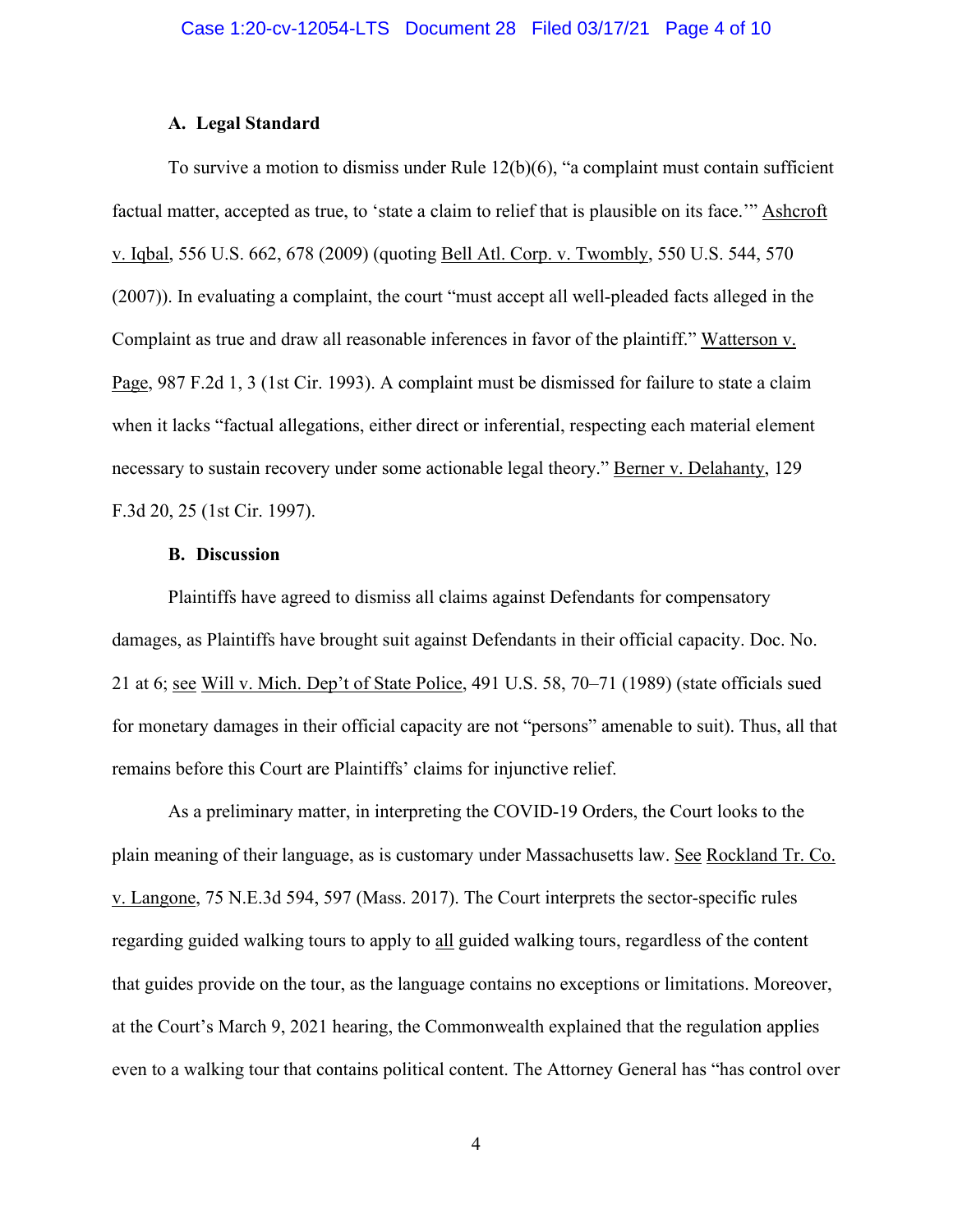#### Case 1:20-cv-12054-LTS Document 28 Filed 03/17/21 Page 5 of 10

the conduct of litigation involving the Commonwealth," Sec'y of Admin. & Fin. v. Attorney General, 326 N.E.2d 334, 336 (Mass. 1975), and thus the Court accepts this representation as the binding position of the Commonwealth in this lawsuit as to the scope of the COVID-19 Orders. Additionally, Plaintiffs agreed at the hearing that their business provides guided walking tours and is not another kind of "outdoor gathering" described by the COVID-19 Orders.

With these points in mind, the Court addresses Plaintiffs' First Amendment and Fourteenth Amendment claims below.

#### **1. First Amendment Claim (Count I)**

Plaintiffs first allege that Defendants' COVID-19 Orders have violated Plaintiffs' First Amendment right to engage in free speech. Doc. No. 7 ¶ 72. The First Amendment provides that Congress, and by incorporation, the States, "shall make no law . . . abridging the freedom of speech." U.S. Const. amend I; see Wine & Spirits Retailers, Inc. v. Rhode Island, 418 F.3d 36, 47 (1st Cir. 2005). This protection applies to "symbolic or expressive conduct" as well as actual speech. Virginia v. Black, 538 U.S. 343, 358 (2003). The Supreme Court has held that two types of restrictions that may have the incidental effect of burdening expression implicate the First Amendment: (1) restrictions "where it was conduct with a significant expressive element that drew the legal remedy in the first place" and (2) restrictions "where a statute based on a nonexpressive activity has the inevitable effect of singling out those engaged in expressive activity." Arcara v. Cloud Books, Inc., 478 U.S. 697, 706–07 (1986).

The First Amendment is not implicated here because Plaintiffs do not plausibly allege that the COVID-19 Orders fall into either category. First, the restriction on the number of participants in a walking tour was imposed to prevent the spread of COVID-19, not to prevent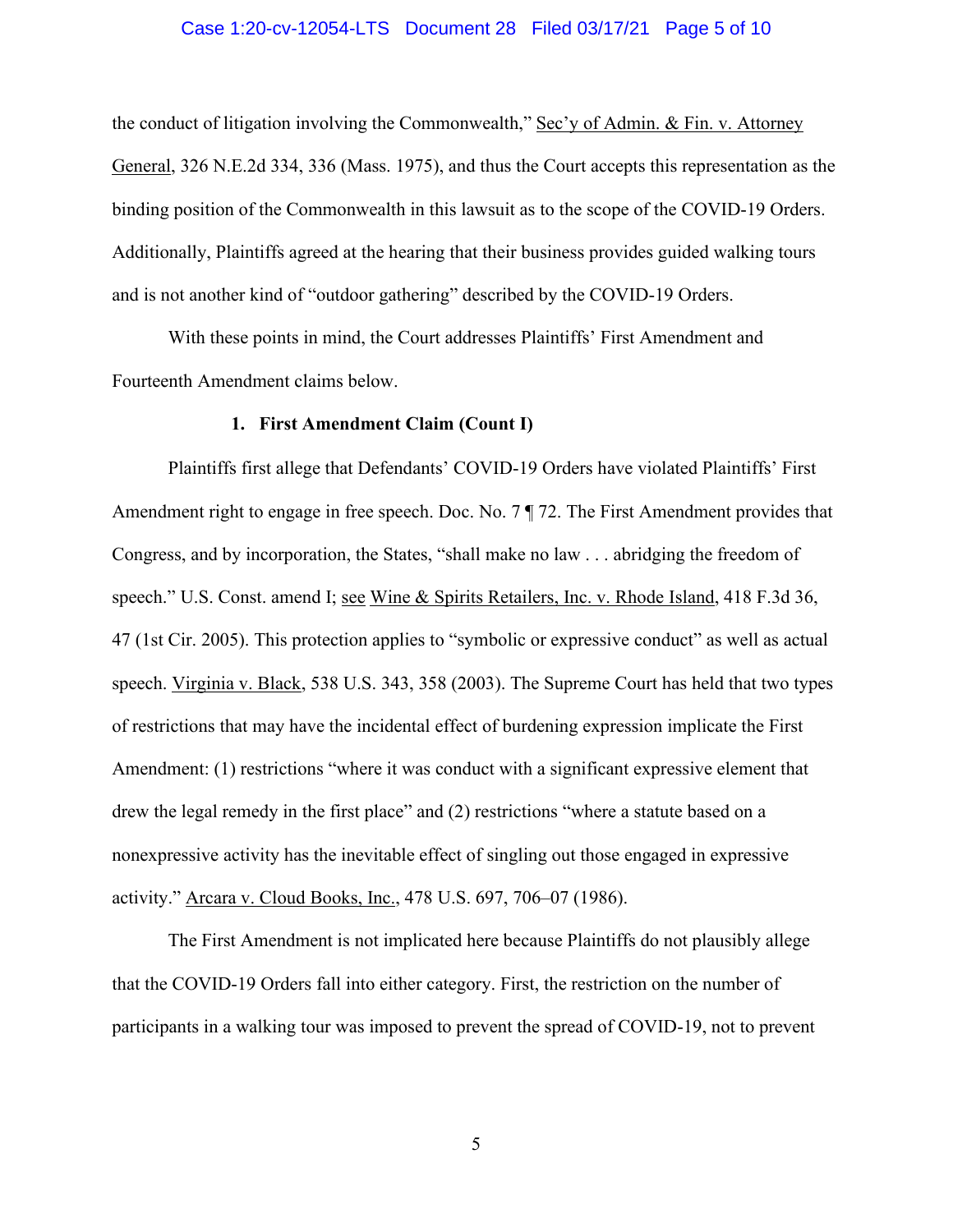#### Case 1:20-cv-12054-LTS Document 28 Filed 03/17/21 Page 6 of 10

any expressive aspects of guided tours.<sup>4</sup> Cf. Arcara, 478 U.S. at 707 ("the First Amendment is not implicated by the enforcement of a public health regulation of general application against the physical premises in which respondents happen to" engage in expressive activity); Mitchell v. Newsom, No. CV208709DSFGJSX, 2020 WL 7647741, at \*4 (C.D. Cal. Dec. 23, 2020) (noting that COVID-19 Order closing tattoo parlors did not fall into first Arcara category because it "was not imposed to prevent the expressive element of tattooing"). The restriction does not regulate speech or expressive conduct—tour guides are free to speak or not speak, and the content of tour guides' speech is not subject to sanction. Nowhere do Plaintiffs allege that the specific size of each tour they give is in itself expressive. In fact, they allege that prior to the COVID-19 pandemic, they were subject to other local laws that limited the size of their tour groups, with which they presumably complied. See Doc. No. 7 \[ 61.

Second, Plaintiffs do not plausibly allege that the COVID-19 Orders have the "inevitable effect" of "singling out" those engaged in expressive activity. In Minneapolis Star & Tribune Co. v. Minnesota Commissioner of Revenue, 460 U.S. 575, 592 (1983), the Supreme Court struck down a tax imposed on the sale of large quantities of newsprint and ink. In Arcara, the Supreme Court explained that the Minneapolis Star tax fell into the second category of regulations that implicate the First Amendment because "even though the tax was imposed upon a nonexpressive activity . . . the burden of the tax inevitably fell disproportionately—in fact, almost exclusively"

<sup>4</sup> Plaintiffs rely on Billups v. City of Charleston, 961 F.3d 673, 683–84 (4th Cir. 2020) to argue that guided tours on public sidewalks are a form of expression protected by the First Amendment and thus limitations on the amount of people who may participate unconstitutionally restricts expression. Doc. No. 21 at 6-8. Even assuming that guided tours are a protected form of expression, Billups does not impact the Court's analysis here. The ordinance at issue in Billups was subject to First Amendment scrutiny because it directly prohibited tour guides from "speaking to visitors . . . on certain public sidewalks and streets." 961 F.3d at 683. In other words, it targeted the expressive aspects of a guided tour, which the COVID-19 Orders do not.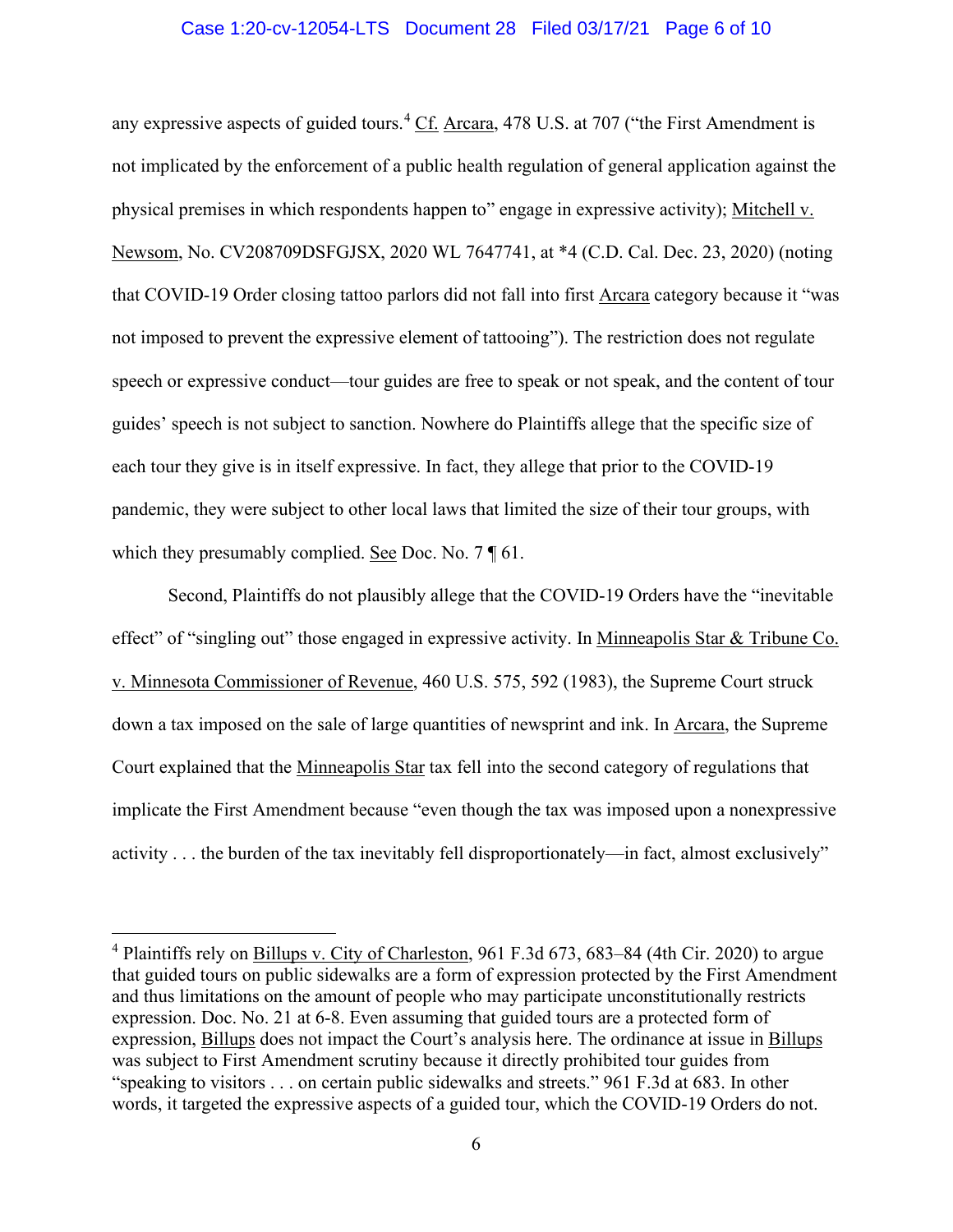#### Case 1:20-cv-12054-LTS Document 28 Filed 03/17/21 Page 7 of 10

on the newspaper industry, which was exercising First Amendment rights. Arcara, 478 U.S. at 704. The COVID-19 Orders do not disproportionately or exclusively burden the tour industry. In fact, a wide variety of outdoor businesses that involve individuals gathering in close physical proximity are subject to group size restrictions of roughly 10-12 people, including organized hikes, camping, rafting, and hunting classes. See Doc. No. 16-1 at 49, 53, 57, 59, 82.

Plaintiffs further argue that they have been "singled out" because the COVID-19 Orders exempt from size restrictions imposed on "outdoor gatherings" those "gatherings for the purpose of political expression." Doc. No. 21 at 8. They use this same argument to allege that the COVID-19 Order is a content-based restriction on their speech, because it treats political speech differently from other speech. Doc. No. 12 at 9–10. This argument is not well-founded. The walking tour restriction Plaintiffs challenge applies to an entire sector (museums, cultural and historical facilities, and guided tours), and the COVID-19 Orders treat commercial activities with similar characteristics similarly. To the extent that walking tour groups are treated differently from anything else, the distinction is based on conduct—engaging in the activity of going on a tour—and not the content of speech or expression. Cf. Nat'l Ass'n of Theatre Owners v. Murphy, No. 320CV8298BRMTJB, 2020 WL 5627145, at \*10 (D.N.J. Aug. 18, 2020) (finding no content-based restriction on speech where COVID-19 order closed movie theaters but exempted political gatherings because "the impetus for the closure of movie theaters is the conduct at the theaters, rather than the content that would be shown"). Indeed, here the size limitation imposed on walking tours applies to all walking tours without regard to the speech content of the tour. The exception for political purposes does not apply to the walking tour limitation—rather, it applies to the limitation on outdoor gatherings, and Plaintiffs have never contended that their conduct constitutes an outdoor gathering within the meaning of the COVID-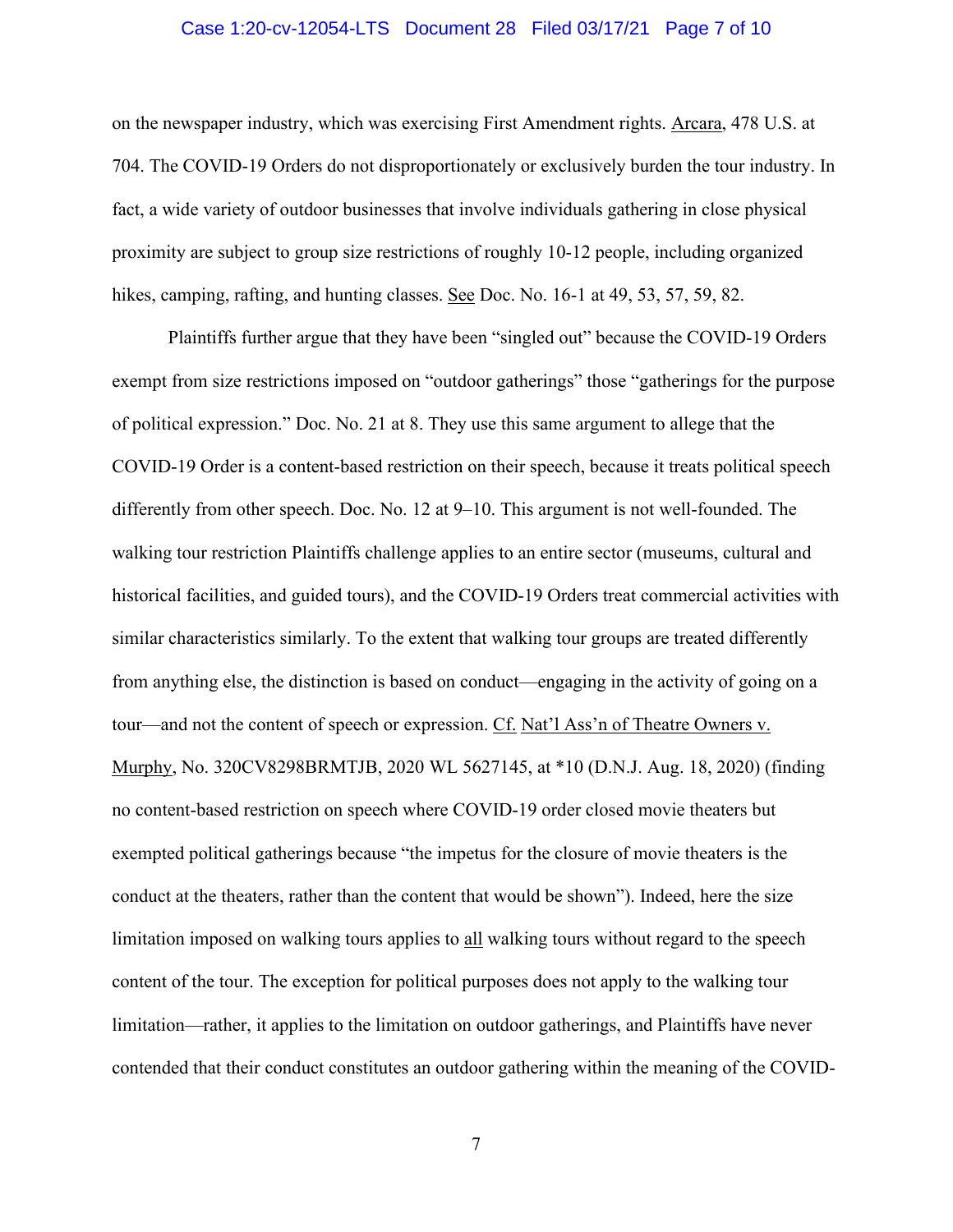#### Case 1:20-cv-12054-LTS Document 28 Filed 03/17/21 Page 8 of 10

19 Orders. Thus, Plaintiffs have not plausibly alleged a violation of their First Amendment rights based on the COVID-19 Orders.

#### **2. Fourteenth Amendment Claim (Count II)**

Plaintiffs next allege that Defendants' COVID-19 Orders violate the Equal Protection Clause of the Fourteenth Amendment, which provides that no State shall "deny to any person within its jurisdiction the equal protection of the laws." U.S. Const. amend. XIV. Plaintiffs claim that the walking tour size limit of 12 persons denies them equal protection because it imposes a different size cap on walking tours from outdoor political gatherings (which are unrestricted) and vehicular tours (which operate at a capacity reduced by percentage, rather than under a fixed cap). Doc. No. 7 ¶ 82; Doc. No. 21 ¶ 12–13. Plaintiffs do not plausibly allege that the COVID-19 Orders employ classifications subject to heightened scrutiny or implicate a fundamental right, and thus rational basis review applies. Kittery Motorcycle, Inc. v. Rowe, 320 F.3d 42, 47 (1st Cir. 2003). The COVID-19 Orders are regulating different activities—walking tours and outdoor gatherings—which have different characteristics not subject to constitutional protection. "A law survives rational basis review so long as the law is rationally related to a legitimate governmental interest." Cook v. Gates, 528 F.3d 42, 55 (1st Cir. 2008) (citation omitted). It is indisputable that the government has a legitimate interest in reducing the risk of COVID-19 transmission. Limiting guided tours, particularly those that involve speaking and other behavior that may contribute to virus transmission, is rationally related to that interest. To the extent that guided walking tours are treated differently from vehicular tours under the COVID-19 Orders, Defendants point out a rational distinction—on a vehicular tour, the space between guests is fixed for the duration of the tour and a percentage-based cap allows guests to maintain sufficient distance, while a walking tour involves moving through different spaces and is more likely to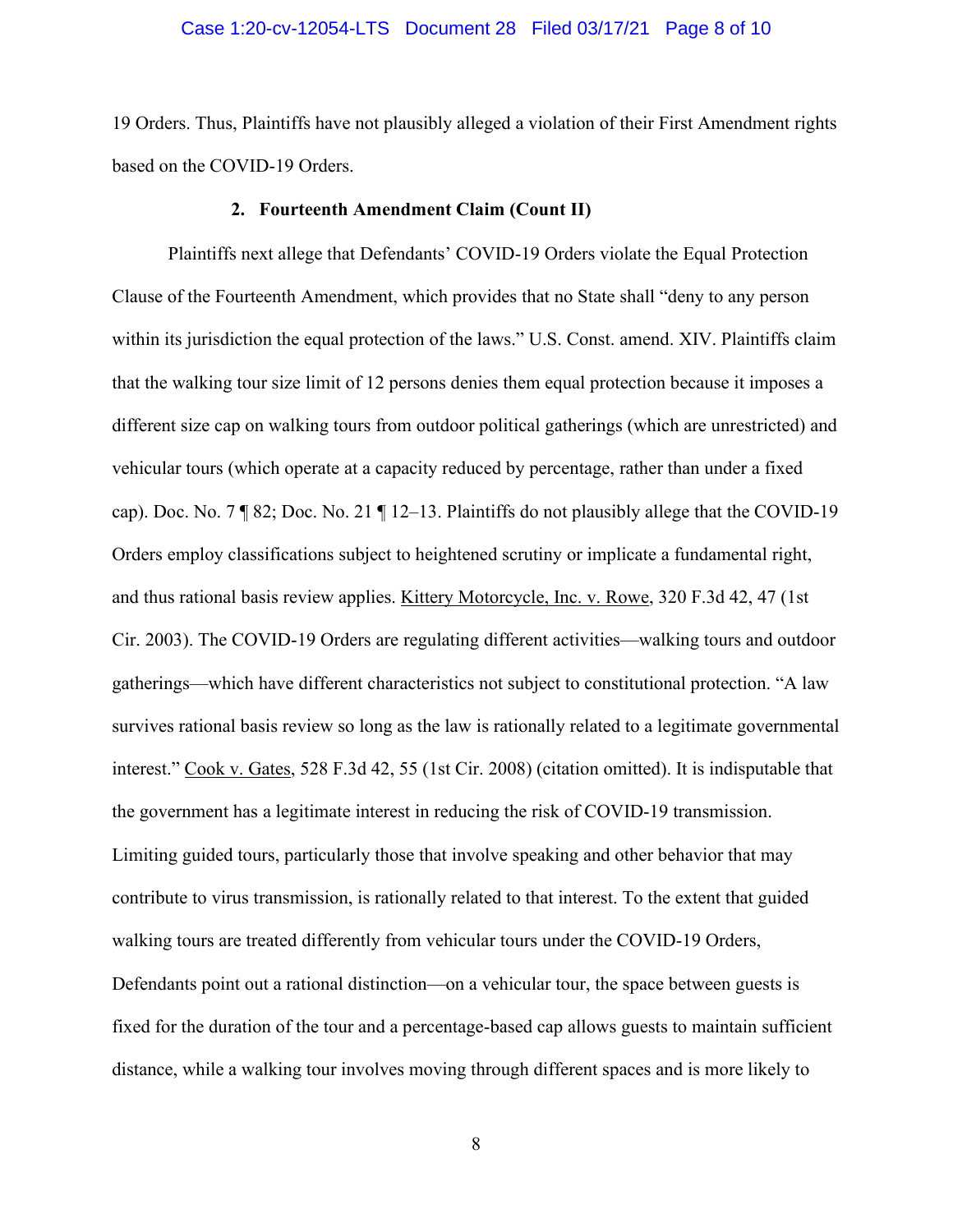#### Case 1:20-cv-12054-LTS Document 28 Filed 03/17/21 Page 9 of 10

encourage crowding around a guide. Doc. No. 17 at 14–15. The Court discusses the "preferential treatment" afforded to outdoor political gatherings in the First Amendment section above. Plaintiffs have failed to plausibly allege a violation of their Fourteenth Amendment rights.

#### **III. MOTION FOR PRELIMINARY INJUNCTION**

Because the Court allows Defendants' motion to dismiss, Plaintiffs' motion for injunctive relief is moot. In any event, Plaintiffs are not entitled to an injunction. To obtain injunctive relief, the Court must consider: (1) the movant's likelihood of success on the merits; (2) the likelihood of the movant suffering irreparable harm; (3) the balance of equities; and (4) whether granting the injunction is in the public interest. See Corp. Techs., Inc. v. Harnett, 731 F.3d 6, 9 (1st Cir. 2013). Plaintiffs "bear[] the burden of establishing that these four factors weigh in [their] favor." Esso Standard Oil Co. v. Monroig-Zayas, 445 F.3d 13, 18 (1st Cir. 2006) (citation omitted). Plaintiffs have failed to establish that the first factor—likelihood of success on the merits—weighs in their favor. Consequently, the Court need not address the remaining prongs of this test. Plaintiffs' Motion for Preliminary Injunction is DENIED.

### **IV. CONCLUSION**

One last point bears mention. The record indicates that the COVID-19 Orders have created great difficulty for Plaintiffs and their employees. The record also suggests that Plaintiffs have developed substantial measures to protect the safety of tour guides, customers, and passersby in their entirely outdoor operation, rendering their operation safer in terms of the risk of virus transmission than they were before the onset of the pandemic. The Court's ruling measures only the constitutionality of the challenged orders. The reasonableness and wisdom of the particular details of the orders is a matter for the Commonwealth.